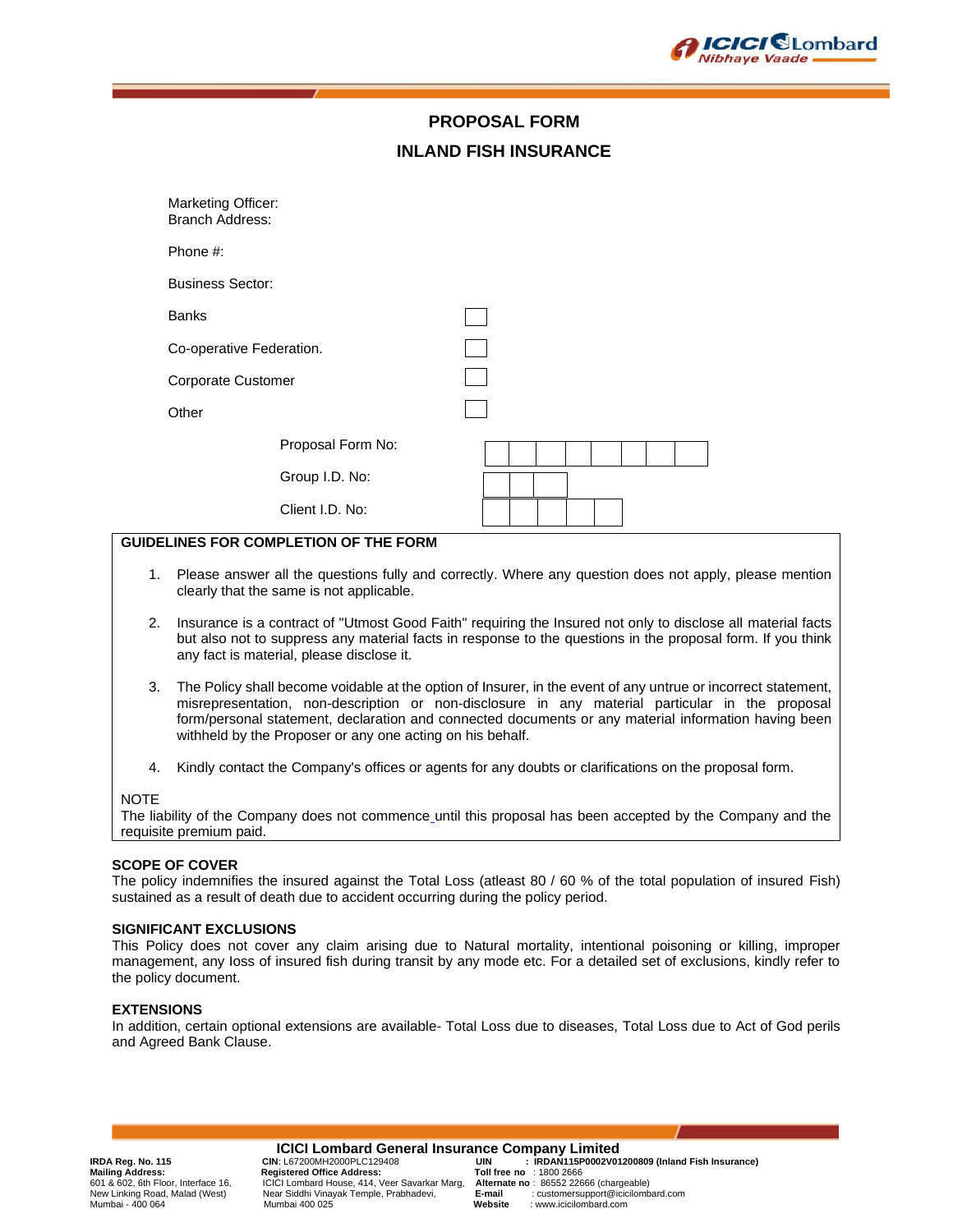

## **NOTE**

- 1. The foregoing is only an indication of the cover offered. For details, please refer to the Policy.<br>2. The liability of the Company does not commence until this Proposal Form has been accepted b
- 2. The liability of the Company does not commence until this Proposal Form has been accepted by the Company and premium paid in full.

DETAILS: Put a (√) mark wherever applicable

# 1. PROPOSER INFORMATION

(i) Proposer's name (please leave a space after each part of name)

(ii) Proposer's mailing address (please leave a space after each part of address

|                | City/Town/Village |                                                                                       |  |  |  |  |  |  |
|----------------|-------------------|---------------------------------------------------------------------------------------|--|--|--|--|--|--|
|                |                   |                                                                                       |  |  |  |  |  |  |
| State          |                   |                                                                                       |  |  |  |  |  |  |
|                |                   |                                                                                       |  |  |  |  |  |  |
|                |                   |                                                                                       |  |  |  |  |  |  |
| Pin Code       |                   |                                                                                       |  |  |  |  |  |  |
|                |                   |                                                                                       |  |  |  |  |  |  |
| Phone number   |                   |                                                                                       |  |  |  |  |  |  |
|                |                   |                                                                                       |  |  |  |  |  |  |
|                |                   |                                                                                       |  |  |  |  |  |  |
| Fax number     |                   |                                                                                       |  |  |  |  |  |  |
|                |                   |                                                                                       |  |  |  |  |  |  |
|                |                   |                                                                                       |  |  |  |  |  |  |
| E-mail address |                   |                                                                                       |  |  |  |  |  |  |
|                |                   |                                                                                       |  |  |  |  |  |  |
|                |                   |                                                                                       |  |  |  |  |  |  |
| (iii)          |                   | Proposer's trade or business                                                          |  |  |  |  |  |  |
|                |                   |                                                                                       |  |  |  |  |  |  |
|                |                   |                                                                                       |  |  |  |  |  |  |
|                |                   |                                                                                       |  |  |  |  |  |  |
|                |                   |                                                                                       |  |  |  |  |  |  |
| (iv)           |                   | Nature of the Proposer:                                                               |  |  |  |  |  |  |
|                |                   | Individual / Corporate                                                                |  |  |  |  |  |  |
|                | <b>Bank</b>       |                                                                                       |  |  |  |  |  |  |
|                |                   | District Rural Development Agency (DRDA)                                              |  |  |  |  |  |  |
|                |                   | Co-operative Federation                                                               |  |  |  |  |  |  |
|                | Others            |                                                                                       |  |  |  |  |  |  |
|                |                   |                                                                                       |  |  |  |  |  |  |
| (v)            |                   | Paid-up capital of the Proposer (in Rs. Million) it should be asked for the fish Pond |  |  |  |  |  |  |
|                |                   |                                                                                       |  |  |  |  |  |  |
|                |                   |                                                                                       |  |  |  |  |  |  |

**ICICI Lombard General Insurance Company Limited**<br>CIN: L67200MH2000PLC129408<br>IRDAN115P0002V01 **IRDA Reg. No. 115 CIN**: L67200MH2000PLC129408 **UIN : IRDAN115P0002V01200809 (Inland Fish Insurance)**

**Mailing Address: Registered Office Address: Toll free no** : 1800 2666 601 & 602, 6th Floor, Interface 16, ICICI Lombard House, 414, Veer Savarkar Marg, **Alternate no** : 86552 22666 (chargeable)

New Linking Road, Malad (West) Near Siddhi Vinayak Temple, Prabhadevi, **E-mail** : customersupport@icicilombard.com Mumbai - 400 064 Mumbai 400 025 **Website** : www.icicilombard.com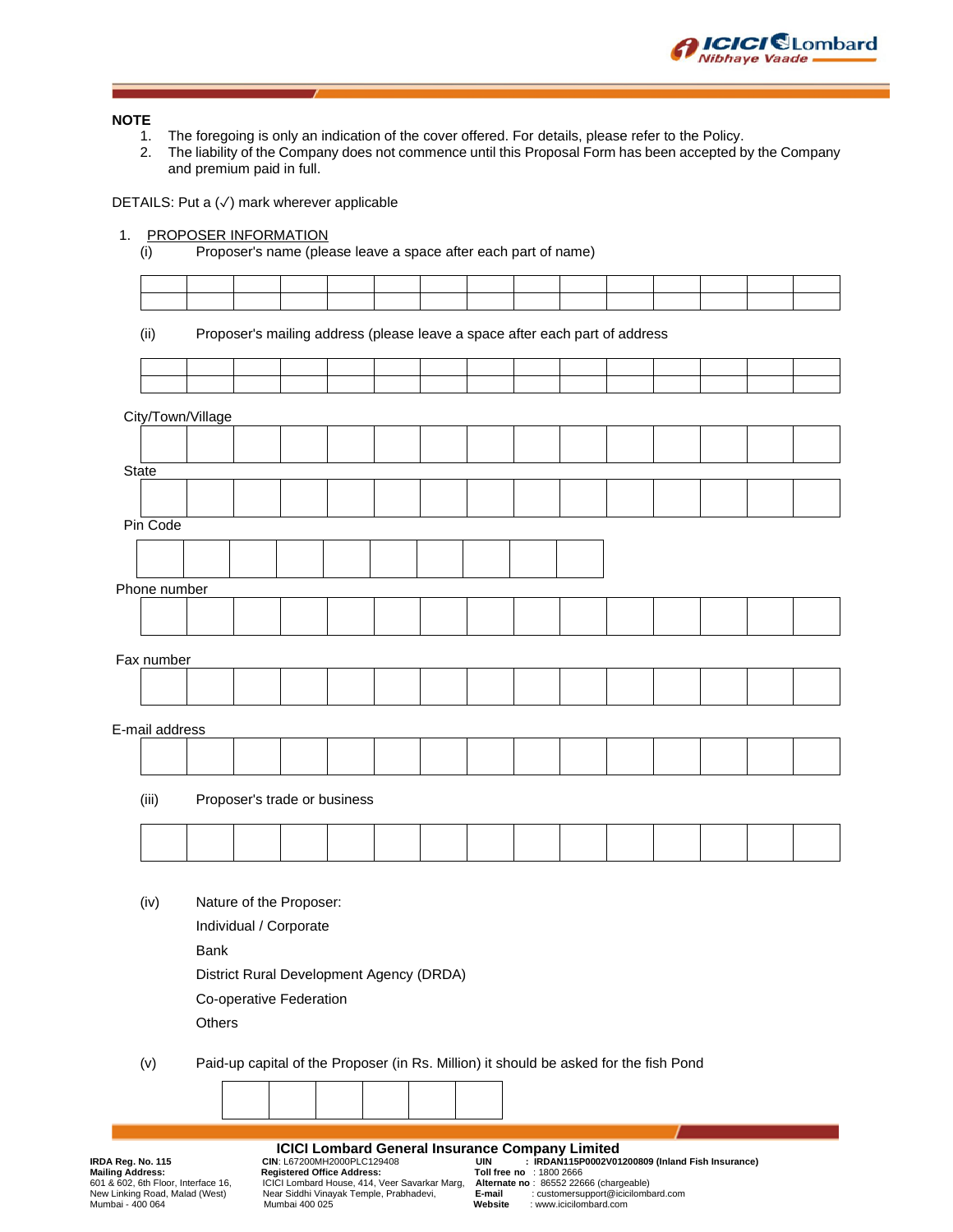

| (vi)          | i)<br>$\overline{ii}$<br>$\overline{iii}$ | Details of persons/ Financial institutions having Financial Interest in the fish proposed to be insured:     |                   |            |              |                        |              |                   |                            |             |     |
|---------------|-------------------------------------------|--------------------------------------------------------------------------------------------------------------|-------------------|------------|--------------|------------------------|--------------|-------------------|----------------------------|-------------|-----|
| 2.            | <b>RISK DETAILS</b>                       |                                                                                                              |                   |            |              |                        |              |                   |                            |             |     |
| (i)           |                                           | Policy Period: (DD/MM/YYYY)                                                                                  |                   |            |              |                        |              |                   |                            |             |     |
|               | From:                                     |                                                                                                              |                   |            |              | To: Midnight           |              |                   |                            |             |     |
| (ii)          |                                           | Address of Fish pond:                                                                                        |                   |            |              |                        |              |                   |                            |             |     |
| (iii)<br>(iv) |                                           | Number of Fish to be insured:<br>Purpose of rearing:                                                         |                   |            |              |                        |              |                   |                            |             |     |
| (v)           |                                           | Please provide the details of Fish proposed to be insured under the Policy                                   |                   |            |              |                        |              |                   |                            |             |     |
|               | S.No                                      | Fish Type                                                                                                    |                   |            | <b>Breed</b> |                        |              | Number<br>Hectare | of                         | fish<br>per |     |
|               |                                           |                                                                                                              |                   |            |              |                        |              |                   |                            |             |     |
|               |                                           |                                                                                                              |                   |            |              |                        |              |                   |                            |             |     |
|               |                                           |                                                                                                              |                   |            |              |                        |              |                   |                            |             |     |
|               |                                           | (iii) Total Sum Insured                                                                                      | (Rs)              |            |              |                        |              |                   |                            |             |     |
|               |                                           | (iv) Please provide the details of Sum Insured under the Policy in the following format for Input cost basis |                   |            |              |                        |              |                   |                            |             |     |
| Fish type     |                                           | <b>Breed</b>                                                                                                 | Number<br>Hectare | of<br>fish | per          | Input cost details     |              |                   | Proposed<br>Insured in Rs. |             | Sum |
|               |                                           |                                                                                                              |                   |            |              | Cost<br>Fry/Fingerling | Seed/advance |                   |                            |             |     |
|               |                                           |                                                                                                              |                   |            |              | Cost of Inputs         |              |                   |                            |             |     |
|               |                                           |                                                                                                              |                   |            |              | a)Rent for the pond    |              |                   |                            |             |     |

OR

**ICICI Lombard General Insurance Company Limited**<br>
Mailing Address:<br>
Mailing Address:<br>
Equistered Office Address:<br>
Toll free no : 1800 2666<br>
EQICI Lombard House, 414, Veer Savarkar Marg, Alternate no : 8652 22666 (chargeab

b)Labor Charges c)Feeding Expenses d)Cleaning Expenses e) Other incidental expenses

> Total-Sum Insurance(Rs)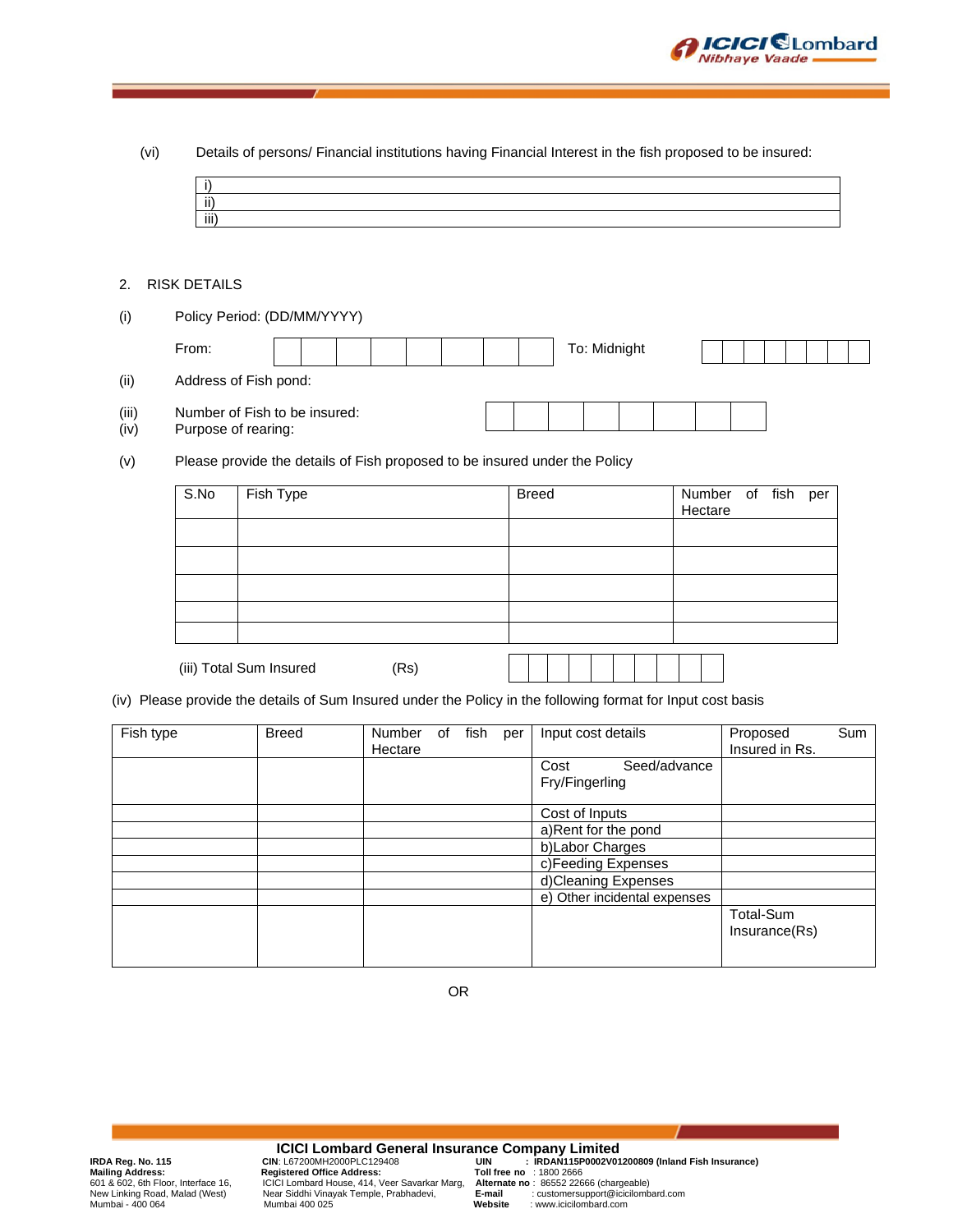

## Please provide the details of Sum insured under the policy in the following format as per Market value basis

| Fish type | <b>Breed</b> | Number of fish per<br>Hectare |  | Input cost details | Proposed<br>Insured in Rs. | Sum |
|-----------|--------------|-------------------------------|--|--------------------|----------------------------|-----|
|           |              |                               |  |                    |                            |     |
|           |              |                               |  |                    |                            |     |
|           |              |                               |  |                    |                            |     |
|           |              |                               |  |                    |                            |     |
|           |              |                               |  |                    |                            |     |
|           |              |                               |  |                    | Total Sum Insured (Rs)     |     |
|           |              |                               |  |                    |                            |     |
|           |              |                               |  |                    |                            |     |

(vi) Excess percentage opted, if any

## (vii) EXTENSIONS:

If you want to avail of the extensions under the Policy by payment of additional premium, please specify below:

|                  | $\triangleright$ Total Loss due to Diseases | Yes [ ] | No [ ] |
|------------------|---------------------------------------------|---------|--------|
| $\triangleright$ | Total Loss due to Act of God perils         | Yes []  | No [ ] |
|                  | $\triangleright$ Agreed Bank Clause         | Yes [ ] | No F1  |

(viii) Has any Insurance Company declined your proposal or refused to renew your Policy: Yes/ No If yes, please provide details:

| <b>Previous Insurer</b> | Policy No | <b>Policy Period</b> | Sum Insured |
|-------------------------|-----------|----------------------|-------------|
|                         |           |                      |             |
|                         |           |                      |             |

## (ix) Past claim history, if any

Please provide the claims history for the preceding three years in format below:

| Particulars of the insured   Nature and cause of loss<br>fish | Amount of Loss |
|---------------------------------------------------------------|----------------|
|                                                               |                |
|                                                               |                |
|                                                               |                |

Any additional information relevant lo the policy applied for

Note: Please use additional sheets if space is not sufficient to complete details.

**ICICI Lombard General Insurance Company Limited**<br>IRDAN115P0002V01 : LIRDAN115P0002V01 **Mailing Address: Registered Office Address: Toll free no** : 1800 2666 601 & 602, 6th Floor, Interface 16, ICICI Lombard House, 414, Veer Savarkar Marg, **Alternate no** : 86552 22666 (chargeable) New Linking Road, Malad (West) Near Siddhi Vinayak Temple, Prabhadevi, **E-mail** : customersupport@icicilombard.com Mumbai - 400 064 Mumbai 400 025 **Website** : www.icicilombard.com

**IRDA Reg. No. 115 CIN: L67200MH2000PLC129408 UIN : IRDAN115P0002V01200809 (Inland Fish Insurance)**<br> **Mailing Address:** Registered Office Address: Toll free no : 1800 2666<br>
601 & 602, 6th Floor, Interface 16, ICICI Lomba